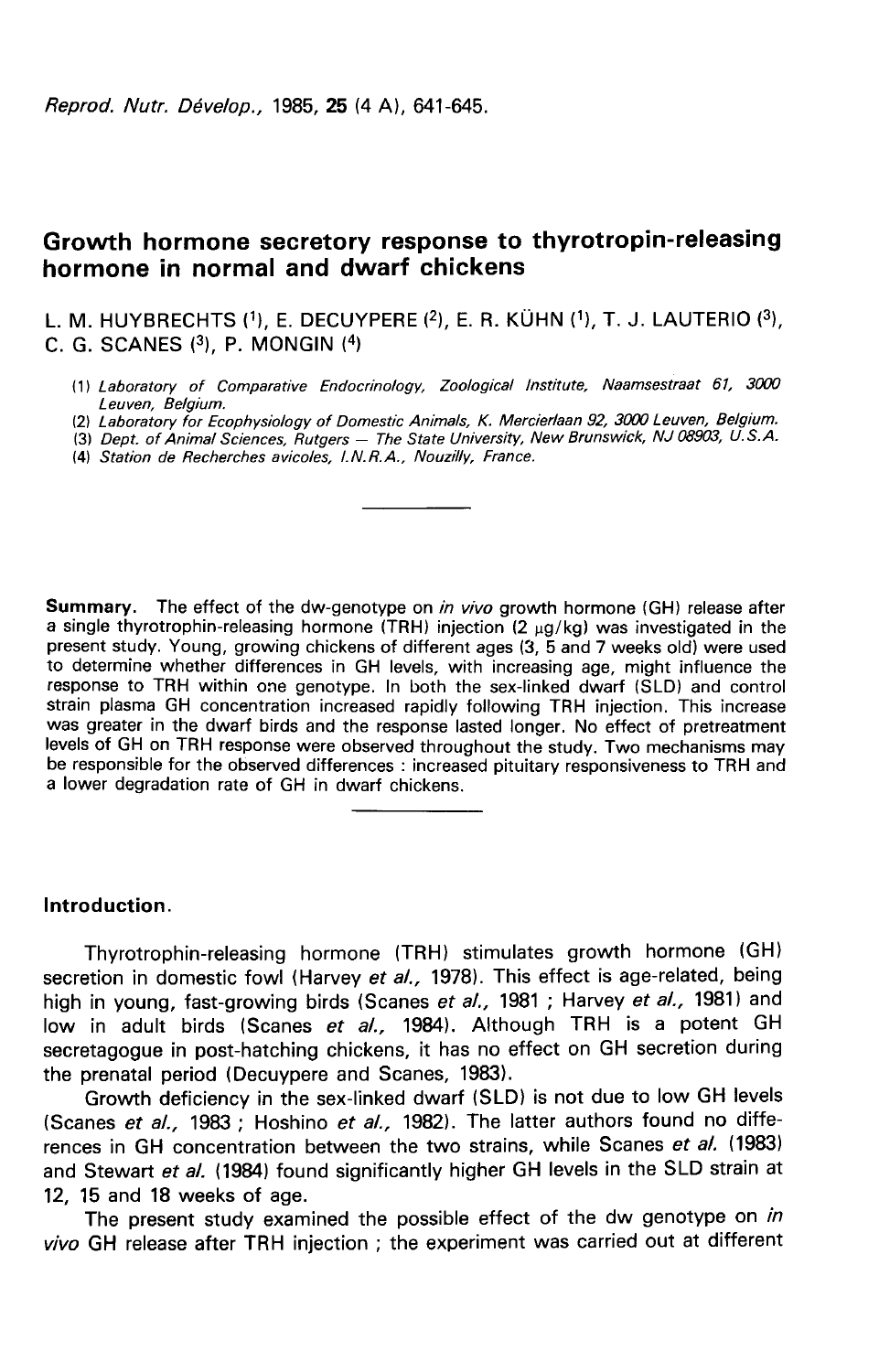ages in order to determine whether different pretreatment plasma concentrations of GH would influence the response to TRH.

### Material and methods.

The offspring from the mating of heterozygous sires (Dwdw) to dwarf females (dw-) were used in this study. This resulted in genotypically heterozygous male control birds and homozygous (dwdw) dwarf birds.

All birds were maintained under a long-day photoperiod of 16 hours of light and 8 hours of darkness (16L:8D) ; food and water were available ad libitum prior to experimentation. Before the experiment began, dwarfism was verified by body weight and shank length. Because of the reported difference in triiodothyronine (T3) levels in dwarf and normal birds (Scanes et al., 1983), the dwarfs having low T3 levels, a concentration of T3 was used as a control for correct pooling. T3 was measured using a commercial radioimmunoassay kit (Wellcome, T3 DAC-CEL) with a good parallelism between chicken plasma dilution curves and the standard curve of the commercial kit.

In the control strain, groups of 7 birds were used for each treatment. In the SLD strain 7 birds were taken at 3 weeks and thereafter 5 birds per treatment were used. Using heparine as an anticoagulant, a pretreatment blood sample was obtained, and TRH  $(2 \mu g/kg$  body weight) or saline was injected into the brachial vein. Another blood sample (0.5 ml) was taken from the contralateral vein of 3, 5 or 7-week old chickens 5, 15, 30, 60 and 120 min after injection. The plasma was separated and stored at  $-$  20 °C until assay. GH concentration was measured using an homologous radioimmunoassay (Harvey and Scanes, 1977). All the samples were assayed in duplicate and in a single radioimmunoassay. The data were analysed using the analysis of variance within a genotype and across times.

## Results and discussion.

The plasma GH concentration increased maximally 5 to 15 min after injection (fig. 1, 2, 3). This rapid effect of TRH on GH secretion has been reported previously (Harvey et al., 1978 ; Scanes et al., 1981 ; Decuypere and Scanes, 1983). In normal birds, plasma GH concentrations returned to pretreatment levels within 30 min after injection. However, circulating GH concentrations in dwarf birds remained significantly elevated 30 min after the injection.

The two genotypes responded differently at both 5 and 7 weeks. At these ages, circulating GH concentrations were significantly different 15 and 30 min after injection. These differences between the two strains can be explained by two mechanisms. Dwarf birds may be more sensitive to TRH stimulation and therefore show a greater GH release than normal birds. This is expressed by the differences in plasma GH concentration observed 5 and 15 min after injection. The effect of TRH injection was prolonged in the dwarf birds (30 min sampling time) and might be due to a difference in clearance. At the earliest age studied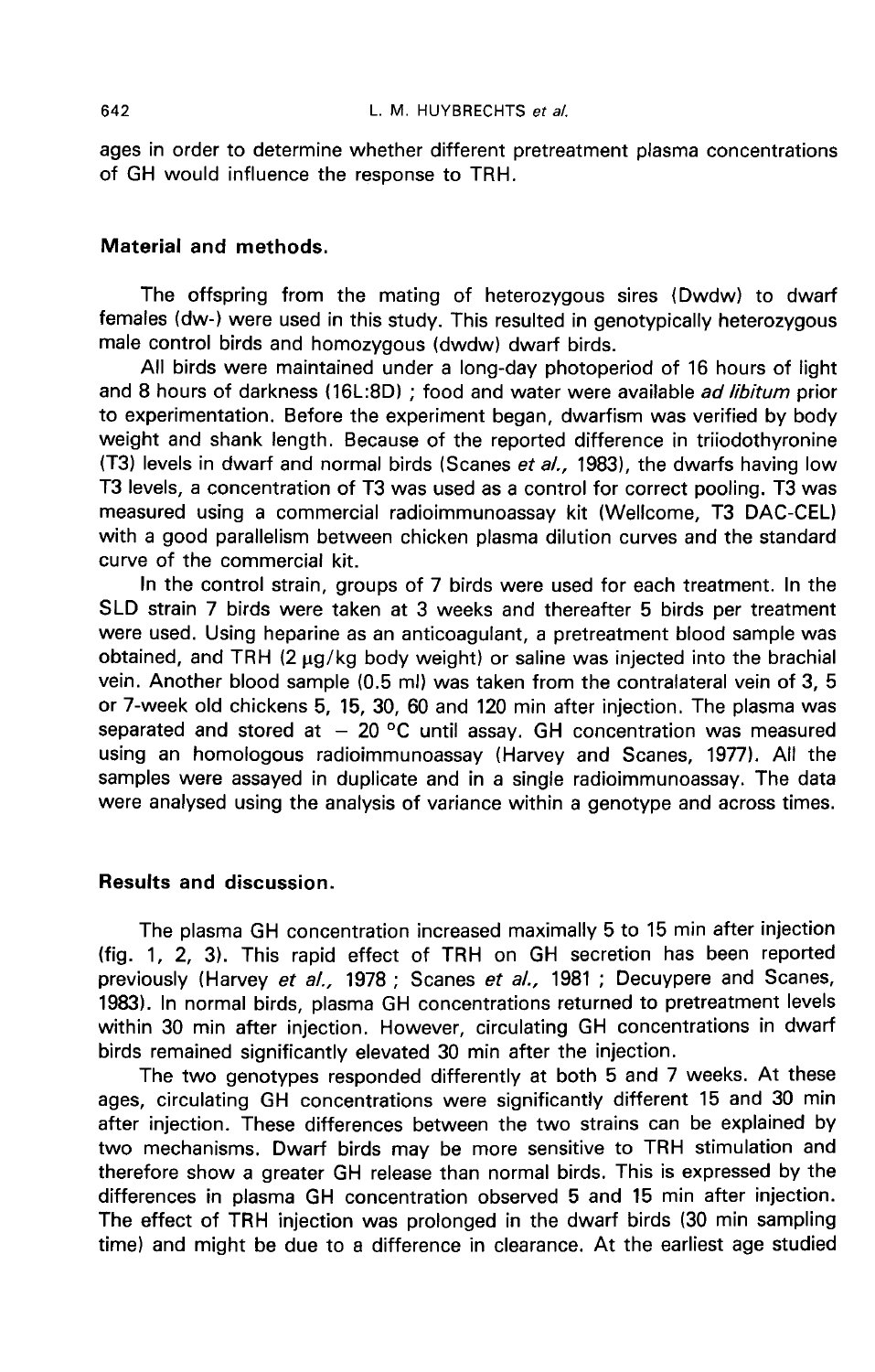(3 weeks), there was no significant difference between the two strains ; a difference in TRH response only became evident when the birds were older. This discrepancy between the two lines has also been reported in older birds (Hoshino et al., 1984 ; Harvey and Scanes, 1984).



FIG. 1, 2, 3. - The effect of a single TRH injection on GH concentrations in control and sex-linked dwarf chickens at 3 weeks of age (FIG. 1), at 5 weeks of age (FIG. 2), at 7 weeks of age (FIG. 3). Significant intra-genotype differences from the pretreatment level (time O). FIG. 1 : Dw, N = 7 ; dw, N = 7. FIG. 2:Dw, N = 7;dw, N = 5. I<br>\*:P < 0.05, \*\*:P < 0.01, \*\*\*:P < 0.001 (ANOVA). dw,  $N = 7$ . FIG. 3 : Dw, N = 7 ; dw, N = 5.

At most time points, the dwarf chickens had higher GH levels than the control animals (table 11. Pretreatment plasma concentration of GH appeared to have no effect on the response to TRH. Harvey et al. (1978) reported a negative correlation between pretreatment levels and both the incremental increase and the changes in the percentage of plasma GH concentration after TRH injection of birds at various ages. In the present study, incremental increase was not inversely correlated with the pretreatment levels. However, when the results were expressed in percentage of change, a non-significant negative correlation was found. This may be due to the use of genotypically heterozygous males. It has

TABLE 1 Growth hormone concentration in the control animals of both strains. Mean  $\pm$  SEM (N).

| Age                   | Genotype                                       | 0 min                                                                                                 | 5 min            | 15 min                                                                                                                                                                                                                         | 30 min                                                                                          |
|-----------------------|------------------------------------------------|-------------------------------------------------------------------------------------------------------|------------------|--------------------------------------------------------------------------------------------------------------------------------------------------------------------------------------------------------------------------------|-------------------------------------------------------------------------------------------------|
| 3<br>3<br>5<br>5<br>7 | <b>Dw</b><br>dw<br>Dw<br>dw<br><b>Dw</b><br>dw | $63.7 + 15.3(7)$<br>$181.0 + 79.0(7)$<br>$76.2 + 28.6(7)$<br>$119.4 \pm 14.3$ (5)<br>$77.4 + 24.1(7)$ | $58.6 + 13.2(5)$ | $49.0 + 28.0(7)$ $40.0 + 11.1(7)$<br>$348.5 + 115.0(7)$ $307.6 + 109.8(7)$ $89.8 + 32.6(7)$<br>$90.3 + 35.1(7)$ $116.9 + 51.8(7)$<br>$184.5 + 62.9(5)$ $197.5 + 81.5(5)$<br>$153.2 + 73.6(7)$ $76.0 + 20.6(7)$ $64.5 + 9.8(7)$ | $70.6 + 33.2(7)$<br>$59.7 + 13.7(7)$<br>$524.5 + 214.9(5)$<br>$33.6 + 10.2(5)$ 588.1 + 253.7(5) |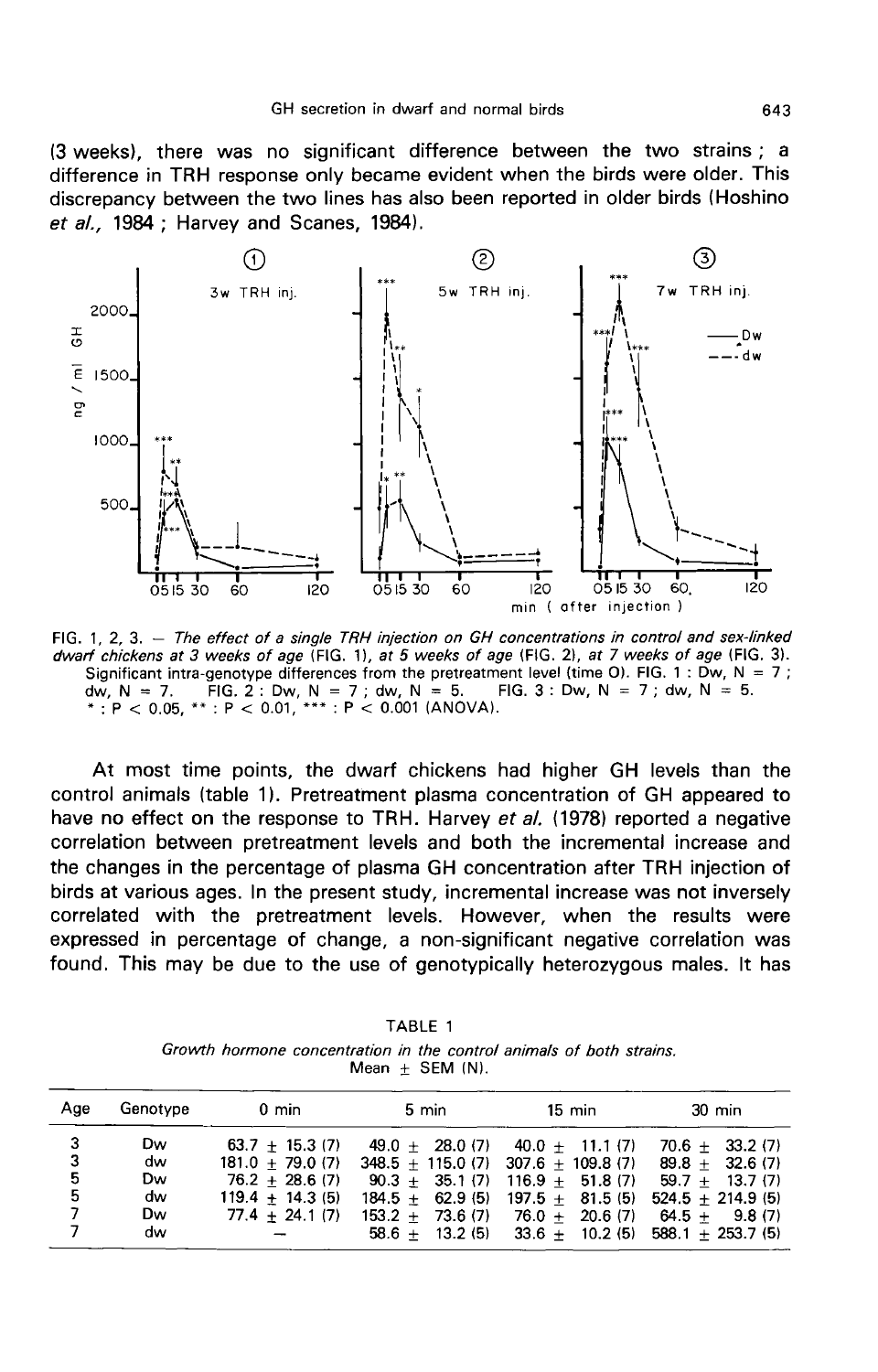been reported that heterozygous male broilers, compared to homozygous males, show a somewhat different GH pattern during growth, the GH levels being higher in the heterozygous birds during the first 4 to 5 weeks of age (Stewart et al., 1984).

This study demonstrates that a single TRH injection results in higher plasma GH concentrations in sex-linked dwarf chickens than in the controls and that the return to the respective control levels is also slower in the dwarfs. Although these observations may indicate a lower rate of GH degradation in the SLD strain, the possibility of a change in pituitary responsiveness cannot be discarded. Further research combined with the in vitro approach is needed to elucidate the mechanisms of the observed changes in GH response.

> Reçu en novembre 1964. Accepté en avril 1985.

Acknowledgements. - We are indebted to papers of the Journal Series of the New Jersey Agricultural Experiment Station (project 18141), supported by state and Hatch Act funds and by a grant from the National Science Foundation (PCnr. 8302/97).

Résumé. Réponse sécrétoire de l'hormone de croissance (GH) à l'injection d'hormone stimulant la sécrétion de thyrotropine (TRH) chez des poussins normaux et nains.

L'effet d'une seule injection d'hormone stimulant la sécrétion de thyrotropine sur la sécrétion de l'hormone de croissance in vivo a été examiné chez des poussins normaux et nains (gène lié au sexe) à l'âge de 3, 5 et 7 semaines après l'éclosion. Dans les deux cas on a constaté un accroissement rapide de la concentration en GH dans le plasma après l'injection de TRH, cet accroissement étant toutefois plus élevé chez les nains. Chez ces derniers, la durée de la réponse fut également plus prolongée. Deux mécanismes entrent en ligne de compte pour expliquer les différences observées : soit une réactivité hypophysaire envers TRH plus élevée, soit un taux de dégradation de GH plus bas, en faveur des poussins de type nain.

#### **References**

- DECUYPERE E., SCANES C. G., 1983. Variation in the release of thyroxine, triiodothyronine and growth hormone in response to thyrotrophin releasing hormone during development of the domestic fowl. Acta endocrinol., 102, 220-223.
- DEMARNE Y., MERAT P., PIHET A., 1984. Composition des lipides de l'œuf chez des poules Leghorn normales et naines. Génét. Sél. Evol., 16, 211-220.
- HARVEY S., SCANES C. G., 1977. Purification and radioimmunoassay of chicken growth hormone. J. Endocr., 73, 321-329.
- HARVEY S., SCANES C. G., 1984. Comparative stimulation of growth hormone secretion in anaesthetized chickens by human pancreatic growth hormone releasing factor (hp GRF) and thyrotrophin releasing hormone (TRH). Neuroendocrinology, 39, 314-320.
- HARVEY S., SCANES C. G., CHADWICK A., BOLTON N. J., 1978. The effect of thyroptrophin releasing hormone (TRH) and somatostatin (GHRIH) on growth hormone and prolactin secretion in vitro and in vivo in the domestic fowl. Neuroendocrinology, 26, 249-260.
- HARVEY S., STERLING R. J., PHILLIPS J. G., 1981. Diminution of thyrotrophin releasing hormone-induced growth hormone secretion in adult domestic fowl (Gallus domesticus). J. Endocr., 89, 405-410.